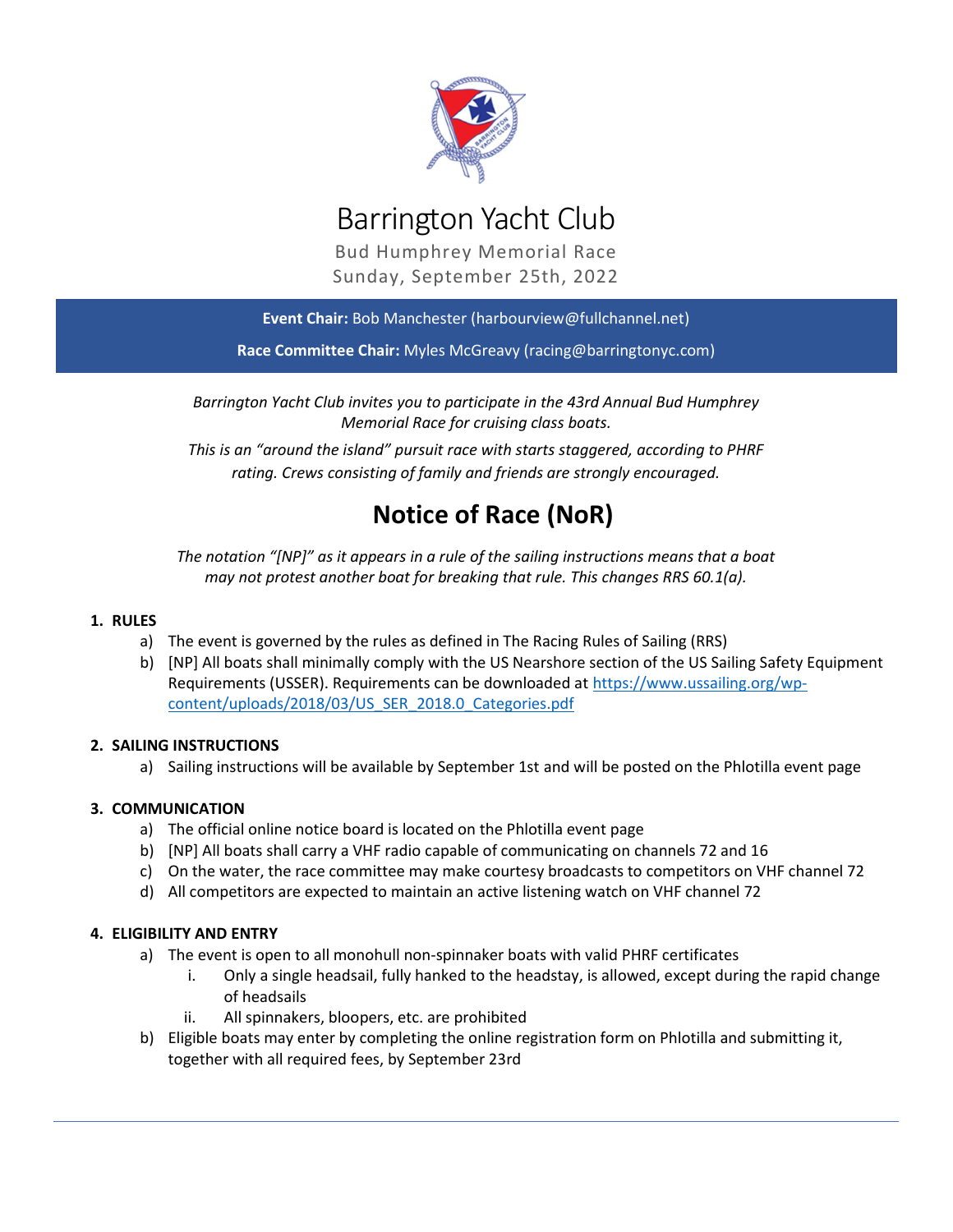c) Late entries will be accepted at the sole discretion of the race committee and require payment of applicable late fees

## 5. FEES

a) Race registration fee: \$30

## 6. SCHEDULE OF RACES

- a) The starting sequence will be as follows
	- i. Warning signal for all starts: 11:55 (class flag up, with sound)
	- ii. Prep signal for all starts: 11:56 (P flag up, with sound)
	- iii. One minute warning: 11:59 (P flag down, with sound)
	- iv. First start: 12:00 (class flag down, with sound)
	- v. Subsequent starts: one-minute intervals (class flag down, with sound)
- b) The starting time for each yacht is as designated in the time schedule for PHRF ratings, as contained in Appendix A of the Sailing Instructions
- c) Each subsequent start signal will be raised 30 seconds prior to the next signal (without sound)
- d) This schedule modifies RRS 26

## 7. RACING AREA

- a) The event host is the Barrington Yacht Club
- b) The racing area is the waters around Prudence Island
- c) The start/finish shall be at Ohio Ledge

## 8. COURSE

- a) The course is a pursuit race around Prudence Island; the direction of rounding shall be counterclockwise
- b) The following marks are to be left to port, i.e. between the island and the competitor
	- i. R/G (Providence Point)
	- ii. R8 (west of Northwest Point)
	- iii. R/G (south end of the island)
	- iv. C27 (Sandy Point)

## 9. PENALTY SYSTEM

a) RRS VI and V2 apply

## 10. SCORING

- a) Each boat shall be scored in the position she finishes
- b) [NP] A boat that retires from a race shall notify the race committee at the first reasonable opportunity

## 11. AWARDS

a) Awards will be given by the race committee at Barrington Yacht Club for the top three finishers

## 12. RISK STATEMENTS

a) RRS 3 states: 'The responsibility for a boat's decision to participate in a race or to continue to race is hers alone.' By participating in this event each competitor agrees and acknowledges that sailing is a potentially dangerous activity with inherent risks. These risks include strong winds and rough seas, sudden changes in weather, failure of equipment, boat handling errors, poor seamanship by other boats, loss of balance on an unstable platform and fatigue resulting in increased risk of injury. Inherent